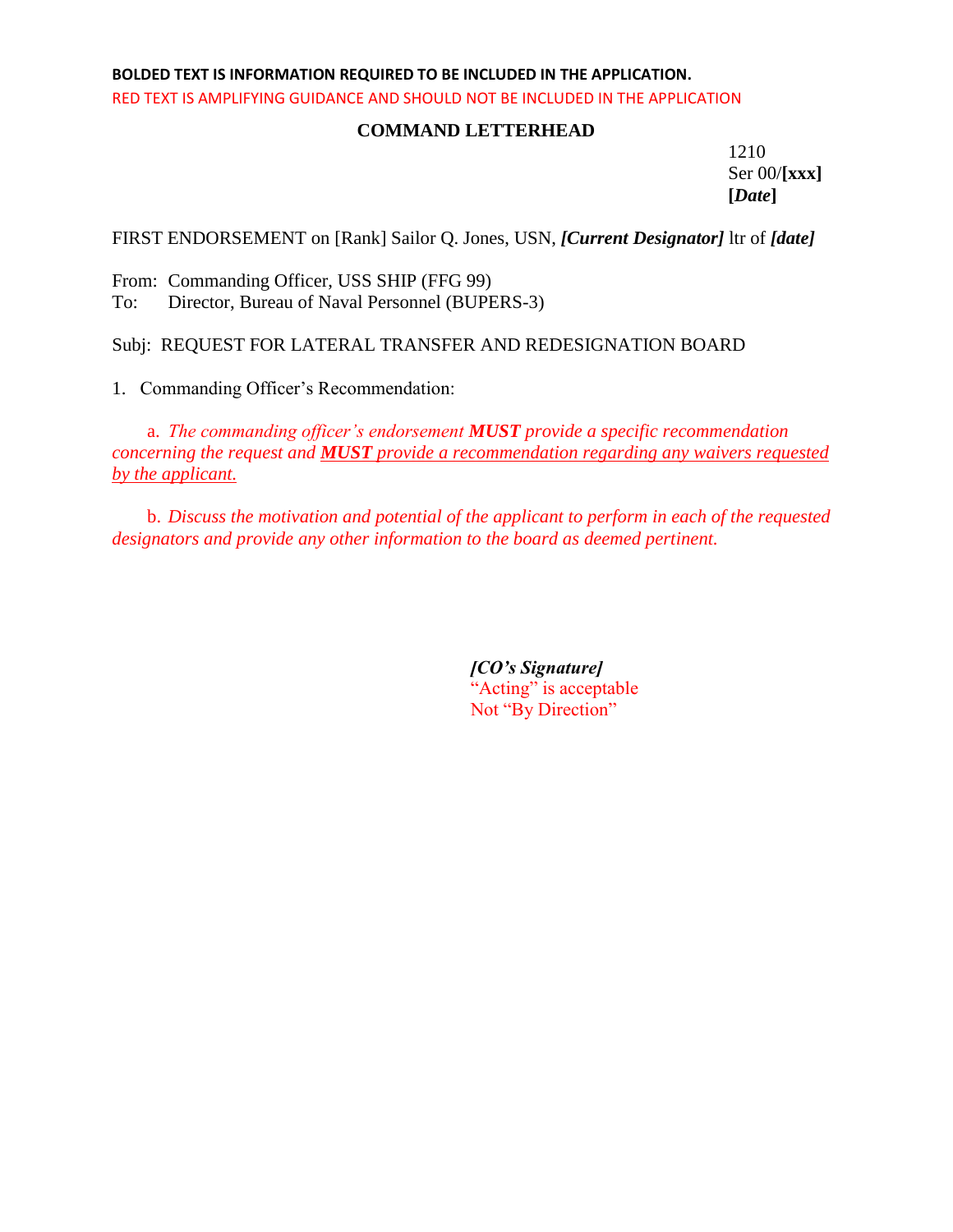Date

From: [*Rank*] [*Name*], USN, **[***Current Designator***]** To: Director, Bureau of Naval Personnel (BUPERS-3) Via: Commanding Officer, **[***Command***]**

Subj: REQUEST FOR LATERAL TRANSFER AND REDESIGNATION BOARD

Ref: (a) CNO WASHINGTON DC **[***DTG***] (NAVADMIN [***#***])**

Encl: (1) Waiver request (if needed. Command Endorsement must address waiver)

- (2) Letters of Recommendation **(#)** (give number (#) of recommendations)
- (3) TS/SCI SSO Letter (required for FAO 1710, OCEANO 1800, CRYPTO 1810, IP 1820, INTEL 1830)
- (4) Overseas Screening Documents (\* see below. Dated Physical, PHA, and UP-CHIT. Check with your community of interest to determine if overseas screening is needed)
- (5) Official College Transcripts (\*\*LDOs see below)
- (6) [*FITREPS/awards/qualifications*] (\*\*\* see below)
- (7) [*Any other documents required by your requested community*]
- (8) [*Any other documents you wish to present to the board]*

\* Contact the community of interest to determine any specific medical overseas screening requirements.

\*\*LDO applicants must include a copy of any college transcripts and/or a letter with a date of anticipated bachelor's degree completion.

\*\*\*Only submit FITREPS/Awards/Qualifications that are NOT in your official OMPF that need to be submitted with your package.

1. Per reference (a), I respectfully request redesignation. The following information is provided:

a. Designator(s) requested: First choice: **[***First choice designator***]** Second choice: **[***Second choice designator***]** Third choice: **[***Third choice designator***]**

b. I (am / am not) currently receiving a Bonus. (if yes) **[Bonus Type, Bonus Date]**

c. (If applicable) In support of this request, I am including a waiver request for (Type of waiver – i.e. APC, DLAB, GPA, PRD, TIG, TIS, Warfare Qual, etc)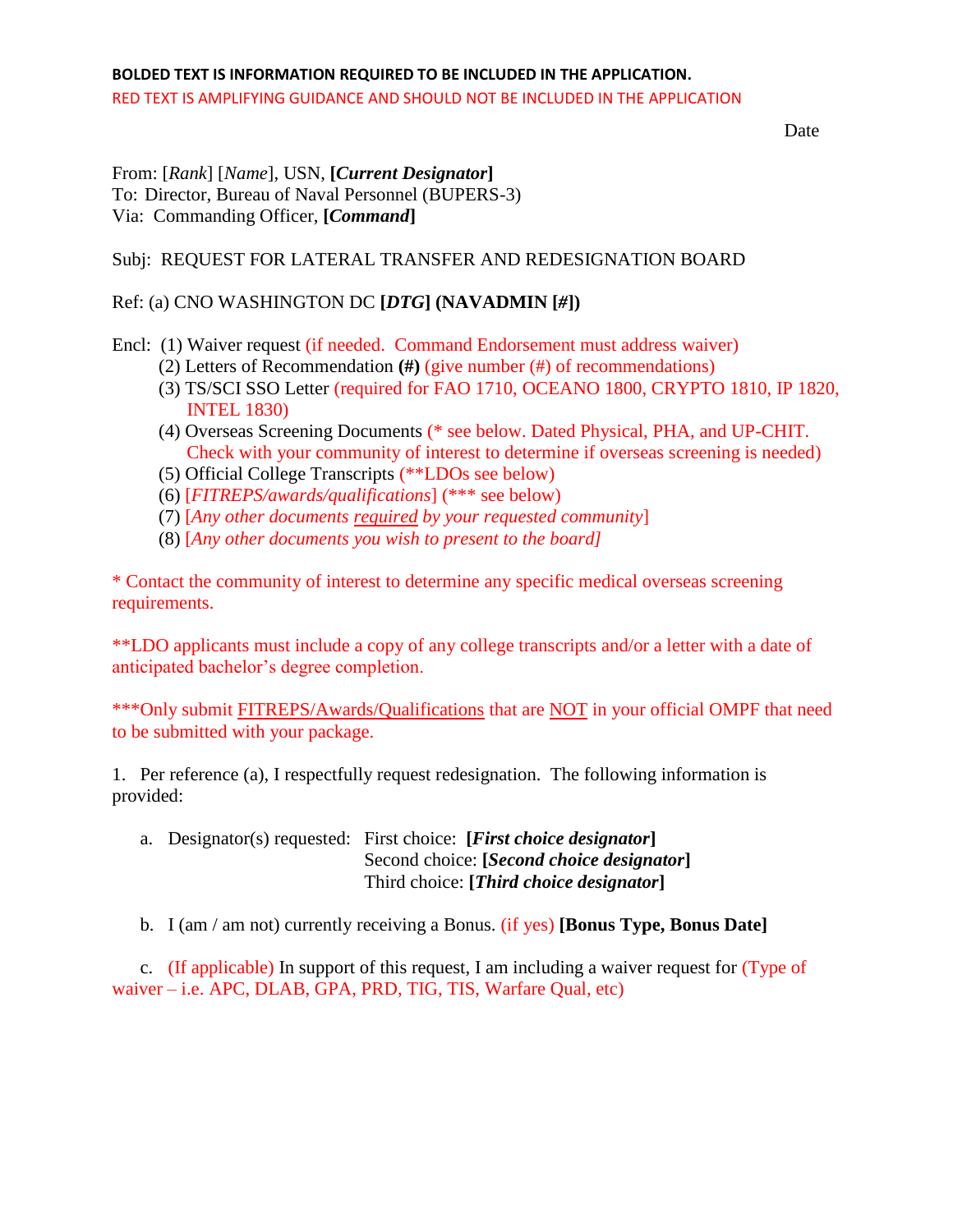## Subj: REQUEST FOR LATERAL TRANSFER AND REDESIGNATION BOARD

- 2. Personal/Military information:
	- a. Primary Military Email:
	- b. Secondary Email (can be personal email)
	- c. Primary Phone Number (work/mobile)
	- d. Secondary Phone Number (work/mobile)
	- e. Date and place of birth: **[***DD-MMM-YYYY***], [***City, State***]**
	- f. Citizenship: (*If naturalized, include naturalization number, date, and place*)
	- g. Source of Commissioning: **[***Commissioning source***]**
	- h. Date of original commission: **[***DD-MMM-YYYY***]**
	- i. Date of rank: **[***DD-MMM-YYYY***]**
	- j. Date of end of obligated service in the parent community: **[***DD-MMM-YYYY***]**
	- k. Warfare qualification(s): **[***Qualification, unit, date, designating official***]**.
	- l. (*Any additional information required by your requested community)*.

3. As an applicant for **[Community designator]**, my TS/SCI SSO letter is included as an Enclosure. (paragraph and enclosure (3) required FAO 1710, OCEANO 1800, CRYPTO 1810, IP 1820, INTEL 1830)

4. Medical Information: I ("and my family" - if applicable) am/are medically and physically qualified to accept world-wide assignment within the communities to which I am applying.

- 5. Education Information:
	- a. Undergraduate Degree: **[School, Degree Type, Major, Cumulative GPA]**
	- b. Graduate Degree: **[School, Degree Type, Major, Cumulative GPA]**
	- c. Education information required for specific communities:
		- 1. Academic Profile Code (APC) (required for HR 1200/ EDO 1460/ FAO 1710/ OCEANO 1800)
		- 2. ASTB Scores (required for Pilot or NFO)
		- 3. ABET Accredited Undergrad Degree info (required for CEC 5100)
		- 4. Foreign Languages **[Language, DLAB Score]** (DLPT Scores, OPI Scores if available) (required for FAO 1710 – provide for each foreign language)
		- 5. Legal Special License/ABA JD Degree Information (required for JAG 2500)